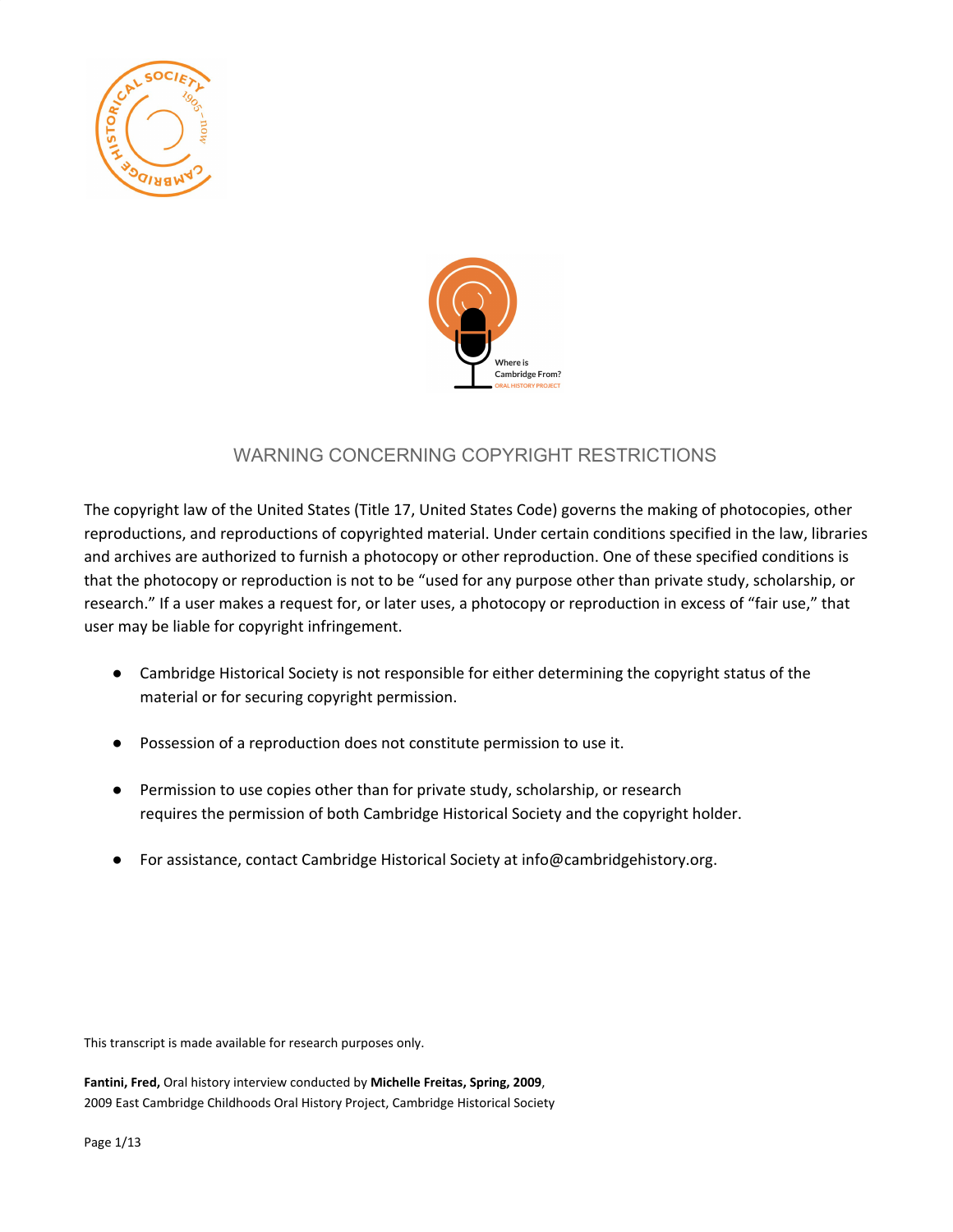

## GUIDELINES FOR USE

This transcript is hereby made available for research purposes only. These oral history interviews are intimate conversations between two people, both of whom have generously agreed to share these recordings with the Cambridge Historical Society archives and with researchers. Please listen in the spirit with which these were shared. Researchers will understand that:

- The Cambridge Historical Society abides by the General Principles & Best Practices for Oral History as agreed upon by the Oral History Association (2009) and expects that use of this material will be done with respect for these professional ethics.
- Every oral history relies on the memories, views and opinions of the narrator. Because of the personal nature of oral history, listeners may find some viewpoints or language of the recorded participants to be objectionable. In keeping with its mission of preservation and unfettered access whenever possible, Cambridge Historical Society presents these views as recorded.
- This transcript is a nearly verbatim copy of the recorded interview. As such, it may contain the natural false starts, verbal stumbles, misspeaks, and repetitions that are common in conversation. This decision was made because the Society gives primacy to the audible voice and also because some researchers do find useful information in these verbal patterns.
- Unless these verbal patterns are germane to your scholarly work, when quoting from this material researchers are encouraged to correct the grammar and make other modifications maintaining the flavor of the narrator's speech while editing the material for the standards of print.
- All citations must be attributed to the Cambridge Historical Society:

**Fred Fantini**, Oral history interview conducted by **Michelle Freitas, Spring, 2009**, 2009 East Cambridge Childhoods Oral History Project; Cambridge Historical Society.

This transcript is made available for research purposes only.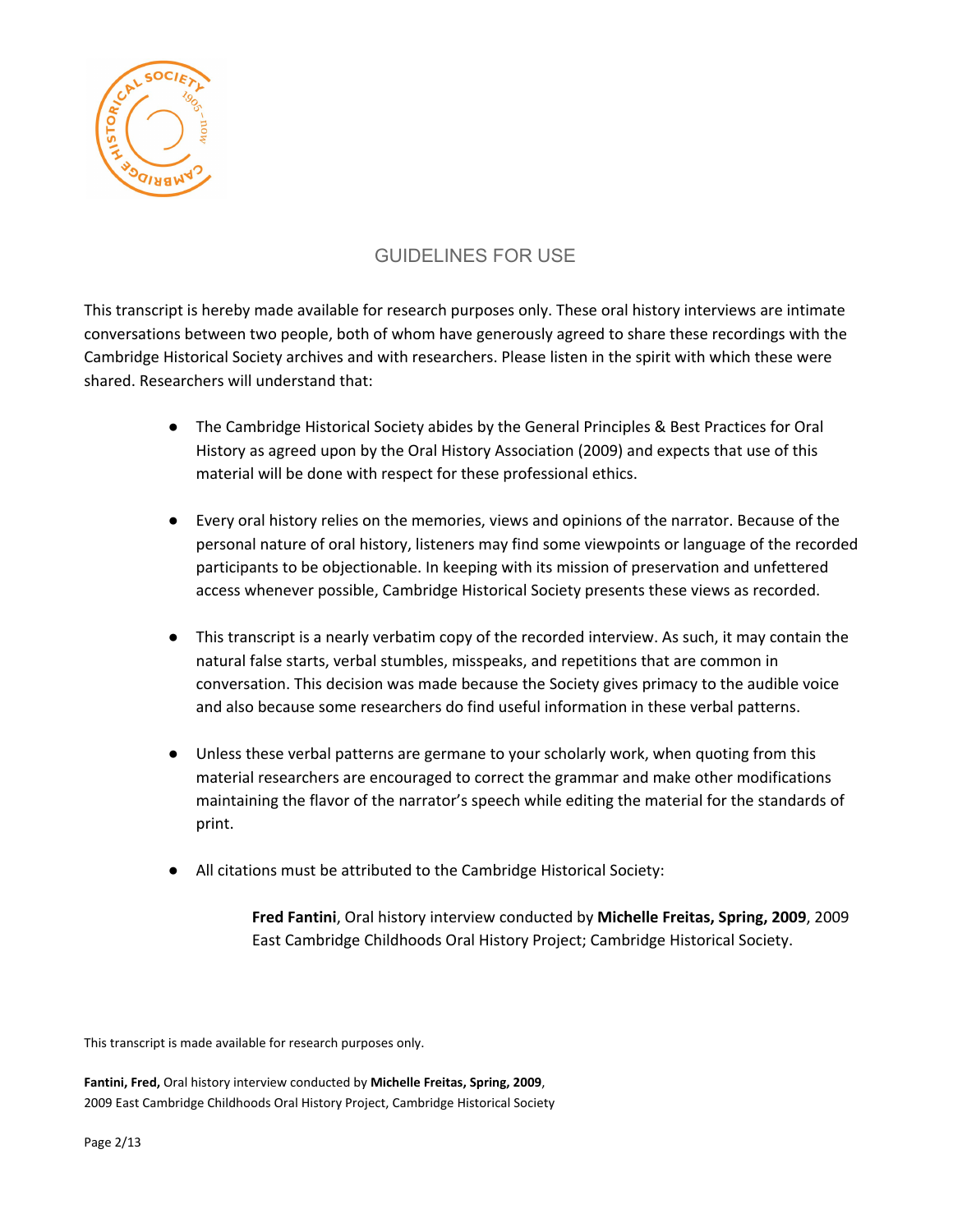

Oral History Interview with **Fred Fantini** 2009 East Cambridge Childhoods Oral History Project Interview conducted by Michelle Freitas in **Spring, 2009**

This transcript is made available for research purposes only.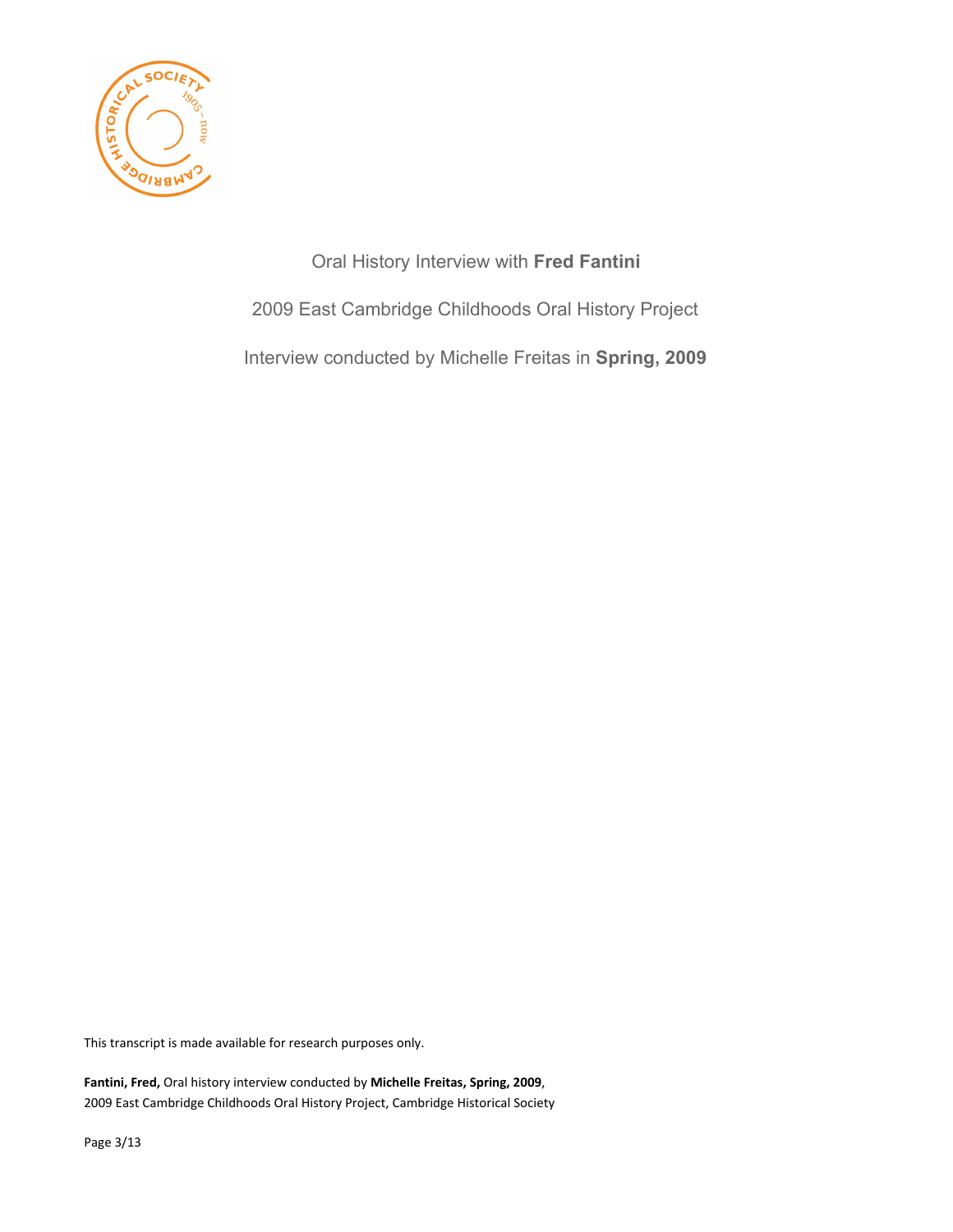

You were born here?

Yes, I was born in Cambridge. June 8, 1949. I have a twin brother, Allan. A lot of people don't know that.

Who was the first to come to this country?

I think my grandmother was pregnant with my father when she came over from Italy. Both of my parents were born in the United States. My mother is Polish and my father is Italian. We lived in East Cambridge right across the street from my grandmother and grandfather on Otis St. When I was about 9 we moved to mid-Cambridge on Leonard Ave right between the City Hospital and Youville Hospital. My father owned a garage on Prospect St called J&F Motors, which still exists today, but it's under another name. I have three brothers and a sister: George, Donald, my twin brother Allan, and Irene.

What is the name of the garage now?

It was J&F Motors on Prospect Street. They broke it down into two Foreign Auto garages. My father never wanted us to become mechanics so we never learned how to fix cars. My job and my twin brother's job were to go down there after school and clean the cars off and shovel the sidewalks. We never learned anything about mechanics or painting. That's the way my father wanted it. He wanted us to go to college. I remember one day I put anti-freeze in all his thirty or forty cars at once. Not a good idea. I got in trouble that day. My father told me that's not the way you do it. We learned a little bit there. The good news about it is when we went to college, we all had access to cars because my father had so many of them. So that was pretty good.

How long did he work there as a mechanic?

My father owned the place. My father came down with Parkinson's disease in his late fifties which change his life immeasurability. He owned the garage for over 30 years. Beside the garage was Costa Ambulance. We got to know those people really well.

In those days you had Legal Seafood up the street and the S&S we used to go to regularly. It was a pretty busy place. My dad served as campaign manager for Al Vellucci. He would be spray-painting Al's campaign signs in the garage. Our families were very close.

This transcript is made available for research purposes only.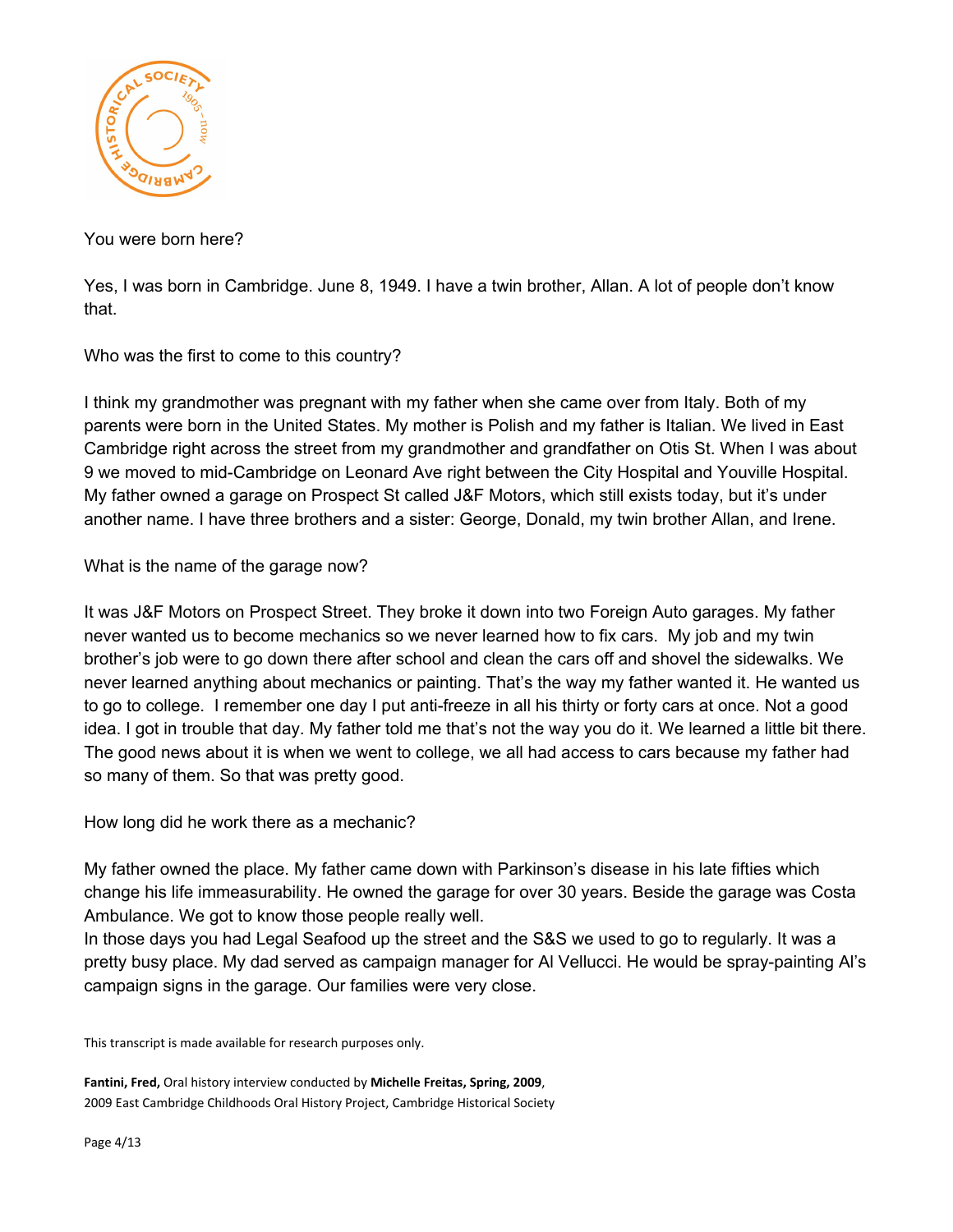

Did your mother work at all?

No my mother never worked. She had five kids and she was a stay-home mom. She ruled the house. We had to do our homework. If we weren't doing our homework she would yank our hair. My mother was Polish. The big thing about Polish people in East Cambridge was that they took great pride in cleanliness. We had to sweep the sidewalks and the gutter on a regular basis. Everything had to be perfectly clean. Cleanliness was important. She would never let us sleep in the morning, like on Saturday I would try to extra sleep and she would come in and wake us. She would open the windows in the winter time to get us going and it worked. It really wasn't a place where you could sit and listen to music and stuff like that. To her it was just being lazy. You had to get up at 7am every morning and go to work or do your chores. No matter how late I was up the night before, she would come into our rooms, open the windows, and freeze us out. That was the culture in those days. Supper was at 5pm every day. She would come out onto the front porch and yell out, Supper's ready! We were expected to be home at 5pm. When I went to the Longfellow elementary school, I would come home for lunch. We would actually walk home at 11:30am, have lunch, and then go back to school. That's how it was in those days.

You said your grandparents were across the street.

When we lived in East Cambridge. It was my mother's family. My father's family lived in Tewksbury. There was a Polish church St. Hedwig right up the street. It's been converted into condos. I was born at Otis General Hospital, which I think is now East Cambridge Savings Bank. When we were born, the doctor told my mother she was just going to have one child. My mother said, no I'm having twins. The doctor said, no you're only having one. She said, no I'm having two. And she ended up with two of us. We only lived two blocks away from the hospital so my mother just picked up the two of us and walked home.

Have you always lived in Cambridge?

Yes my whole life. Lived in East Cambridge, then moved to Leonard Ave in mid Cambridge. I also lived in an apartment on Porter Rd for awhile and then on Lakeview Ave. Also lived on Plymouth St. I bounced around but I always stayed in Cambridge. I hardly leave Cambridge. When I do leave

This transcript is made available for research purposes only.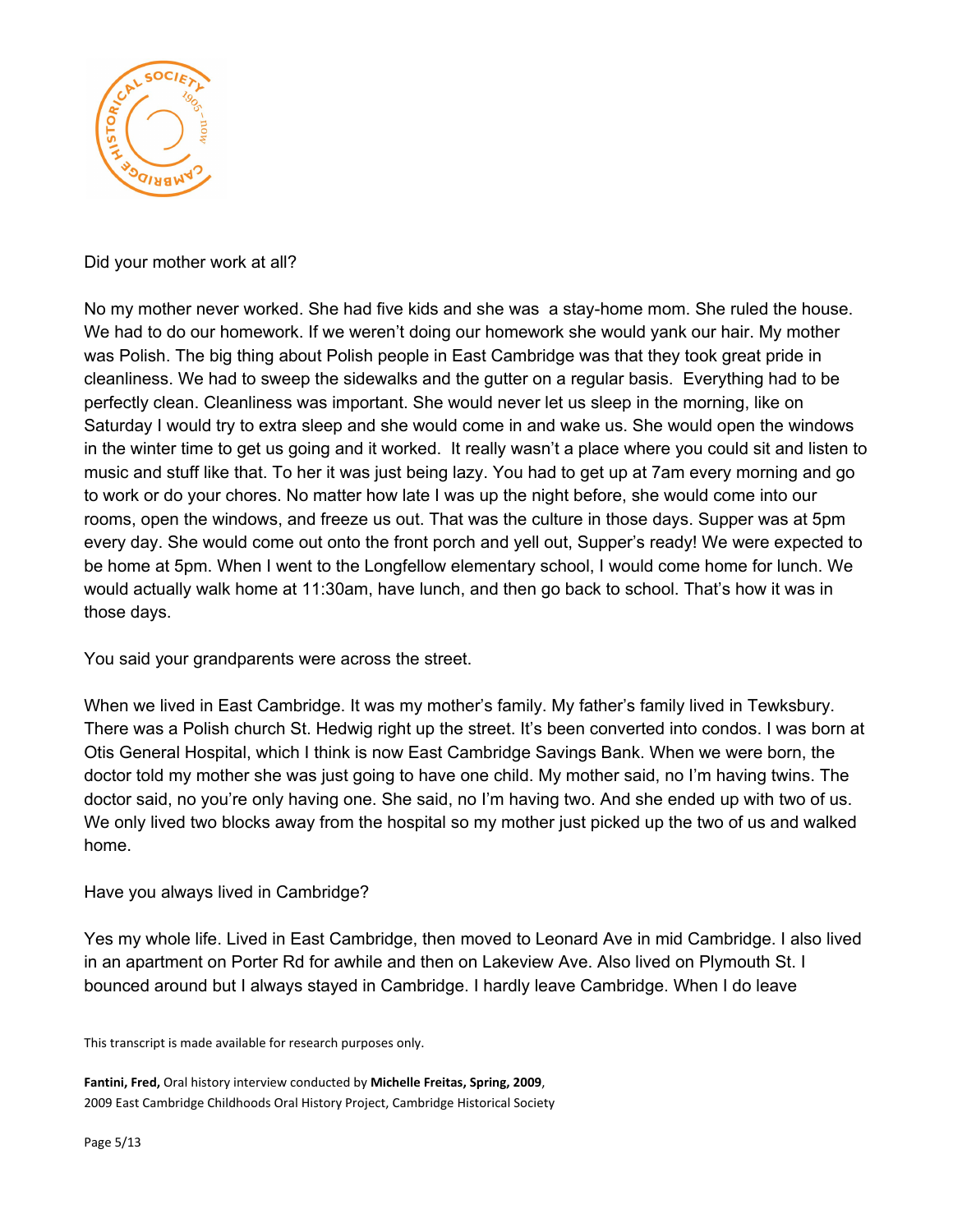

Cambridge, it's like going on vacation. My father had a chance to own a house when we moved from East Cambridge. I think we were the first Italian family to move to that neighborhood; it was mostly Irish. It took us a couple of years before the neighborhood accepted us. When I campaign, I go down Leonard Ave and there are still a few families left when we grew up there. The McCarthys were on one side and the Morrisseys on the other. Great families. We got to be long-time friends. In the wintertime, my father would keep the driveway plowed when it snowed. We used to build huge forts in the backyard. My twin brother and I jump off the 2nd floor porch into the snow. The snow was deep in those days. You would land and the snow would be up to your chest. Those were fun times. We would make a few dollars in the winter. We had our clients and we would shovel their sidewalks and driveways. I mean we would work several hours and make like two bucks. It was money in the pocket.

## Was your father always a mechanic?

Yes, he was very handy. He could anything. He could fix cars. When we got the house on Leonard Ave he renovated the third floor. For someone who had a 6th grade education he was extraordinarily talented as far as the trades were concerned. It never rubbed off on me but I was amazed at the stuff he could do. In many ways, I think an education could limit you. He had a family to take care of. He could do anything. It was amazing actually.

What do you remember about East Cambridge when you were a little kid?

East Cambridge had a lot of Polish folks at the time. I only lived there until I was 9 years old. I went to St Hedwig School where kindergarten was the first two rows, 1st grade was the next two, and then the 2nd grade was the next row. So it was all in the same classroom. It was very religious. We had two churches right there. My mother was in the choir at St Hedwig. My uncle and aunt lived across the street and my uncle Charlie was the maintenance man at St Hedwig. Dalton Jones when he played for the Red Sox married my cousin, Joanne. He lived in East Cambridge while he was on the Red Sox team. That was an experience for the neighborhood. When I moved to mid-Cambridge, for years we would take the bus and go down to St Hedwig. We stayed really involved in the church community for a long time. East Cambridge was a close-knit neighborhood. My brother George was very close with Joe Szulewski whose family owned the Szulewski Funeral Home. There's a cleaners my brother Donald worked at that still exists on the corner of Sixth and Cambridge St- must have been there about 50

This transcript is made available for research purposes only.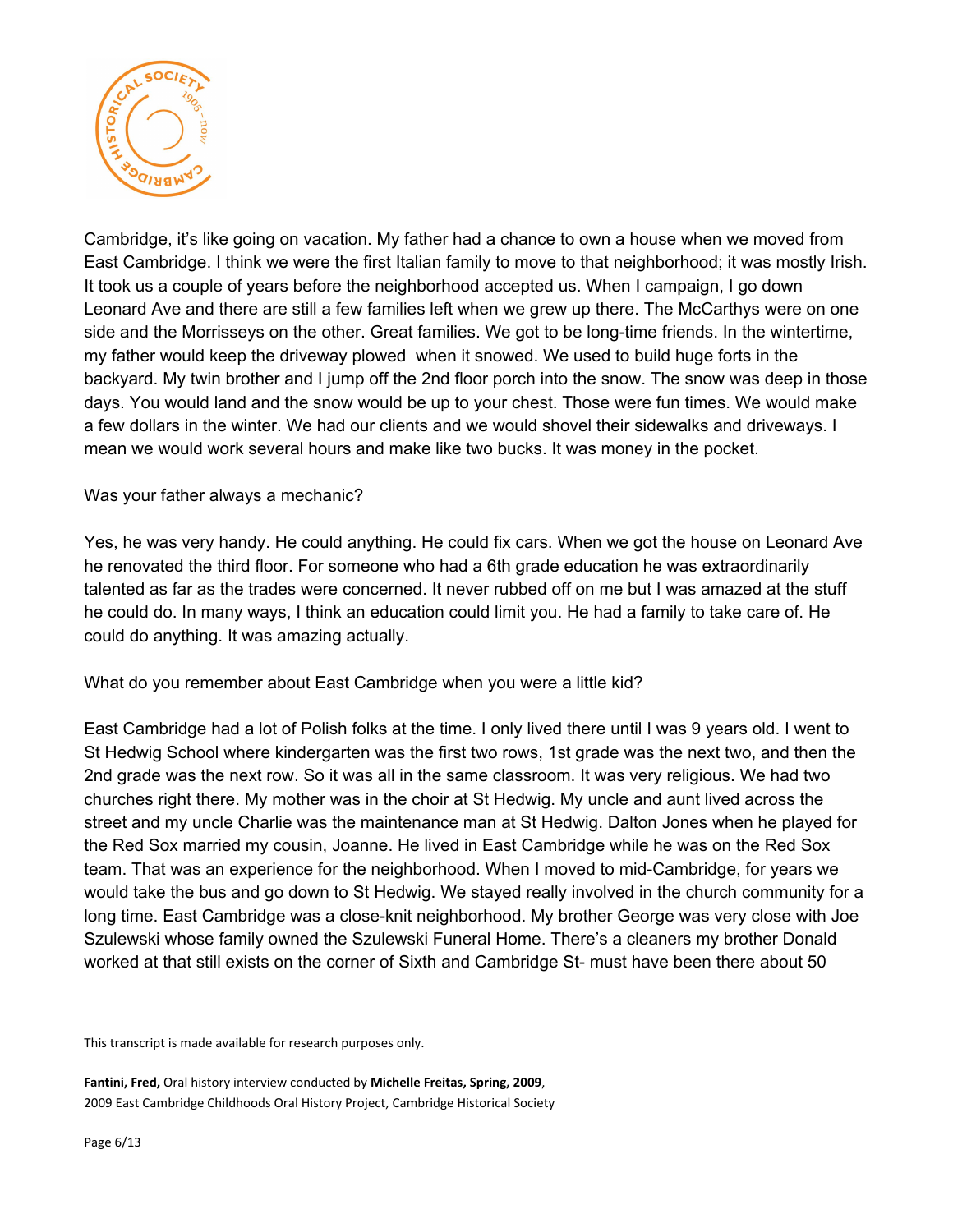

years now. There was a furniture place on Cambridge St that my father knew very well. Fred Salineri owned that. That's where I got my furniture for my first apartment.

So you said you went to the Longfellow school. Do you remember any favorite teachers…?

The Staceys who lived across the street from me on Leonard Ave, the two sisters. I can remember that at 35 I remember thinking how old they were. I have a different view on that today. I remember Jean Zabrinski and when I was campaigning for the school committee, he was still teaching at the Longfellow. One of my favorite teachers Mr. Carribeano who taught science would open up a cup of coffee in science class and you had to tell him whether the air was going in or out. If you guessed right then you pass science for the year. He ran a grocery store in Inman Sq and sold fruits and vegetables out on the sidewalk. I would run into him for years. It's funny when I go to St Mary's Church I still see him. He looks pretty good. At the Longfellow I got to make a lot of friends. It was a good school.

What other schools did you go to?

I went to Cambridge High and Latin. After that I went to Bentley College. Then after that I went to Cambridge College, which I got a masters degree in management. I attended Cambridge College after I had lost reelection to the School Committee and at the time I was devastated. But in a week or so I knew I had to move on and so I got accepted into Cambridge College had a great experience for two years and ran again for the School Committee and won my seat back.

Your mother made you clean a lot. Did you have a set of chores you had to do?

Yeah we had tons of chores. The big chore was going down to my father's garage and making sure all the cars were clean so he could sell them. In the wintertime we were expected to do all the shoveling and take out the garbage. If my father was renovating something, we had to be there and help out. In those days like I said my mother would wake us up at 7am and we would be gone for the day. Our street was loaded with kids. I would go up to the Cambridge Common and play baseball from 8am till suppertime. In those days you weren't really worried about being kidnapped or anything like that. You knew everyone and everyone knew the "twins". We had a whole wide city that was our family. People kept an eye on us and reported back regularly to my mother and father. We had to be pretty good growing up. We couldn't get away with much. If I had chores I did it but other than that we stayed busy.

This transcript is made available for research purposes only.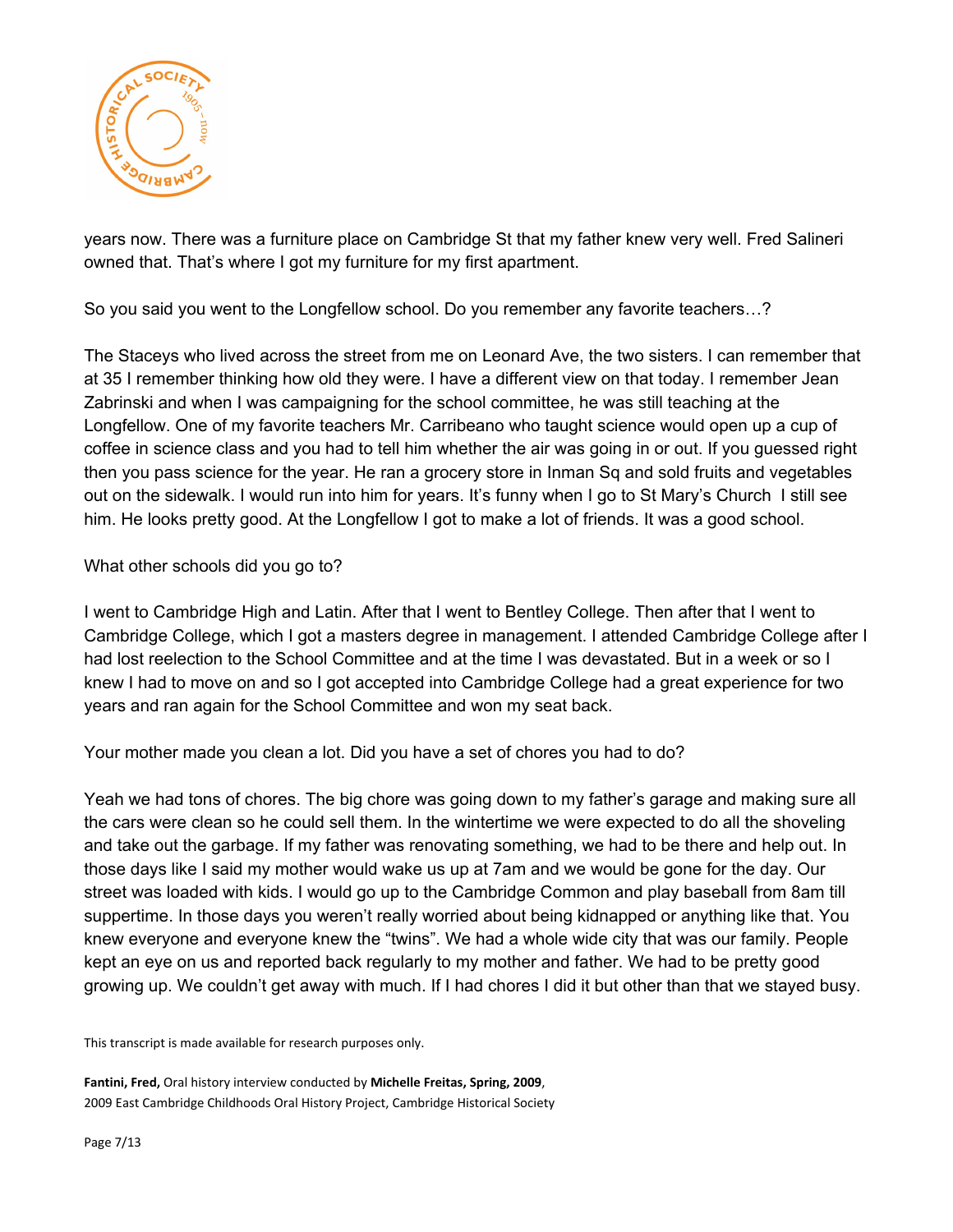

We played baseball a lot on the Cambridge Common. In the wintertime they would flood the common and you could ice skate. I would go down to Lincoln Park in Somerville a lot-that was walking distance from our house. We would play football in parking lots. We didn't have the facilities that people have today. We would play stickball for hours. We were very content and happy to do all that. We have one sister Irene and she would take good care of us. My brother and I were the youngest.

Do you remember any other areas you played in?

We always played on the street Leonard Ave. We played touch football all the time. I remember telling someone go out five yards and cut in front of the Mustang. That's what we did in those days. We had May Fairs in the neighborhood. It was good.

Do you remember any other celebrations or fairs?

Being Polish we practice the tradition known as Vagila. It was on the day before Christmas and fish would be the main meal. We would always have a vacant chair at the table and be open to a hosting a stranger that might need a meal. Although I don't think anyone ever joined us. The priest would come over to the house and bless the food that we were going to eat during Easter. We would always pass out the Oplatek, which is a host. In practicing the tradition today, our family gets into a circle from the oldest to the youngest. Each would make some comments about the previous year. You could say whatever you wanted. Recently my nieces would bring their friends and join in our celebration. It was always good to see their reactions and how they handled it. Being on the school committee I enjoy participating in traditions and religious feasts that the Portuguese community has and I participate in the parades and ceremonies.

What other kinds of activities did you do? Did you go to the movies?

There was a theatre in Inman Sq that's not there anymore. They would have two shows for the price of one. You could watch two movies for like a buck. Sports was a big part of what we did.

Did you travel? You mentioned the Common.

This transcript is made available for research purposes only.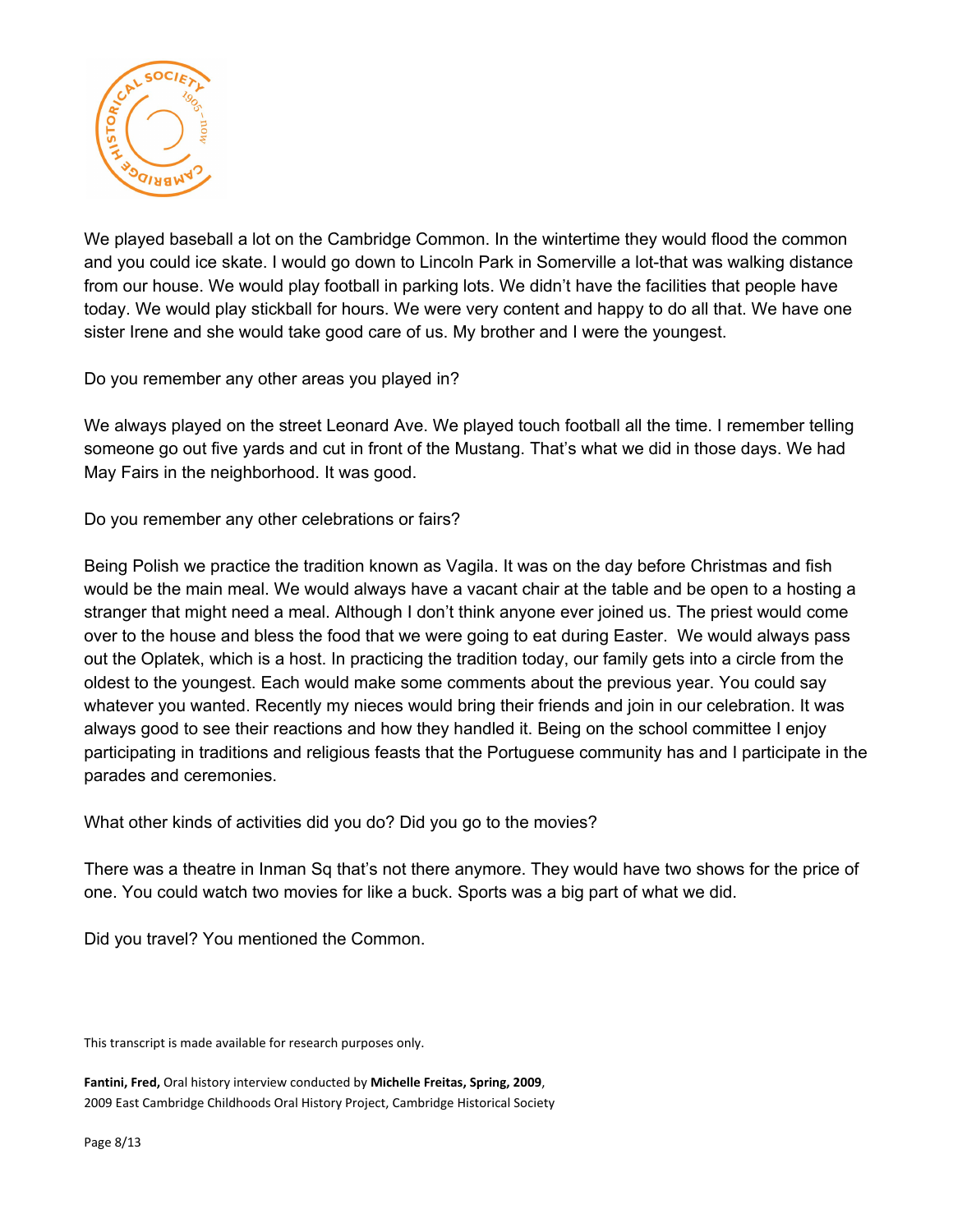

No my father never took a vacation. I never knew what a vacation was until I got older. We never flew anywhere until later on in life. I didn't even know people took vacations. That didn't bother us. I think my father would close the garage down for a week a year. On Sundays we would go to Canobie Lake and things like that. We did some day trips. We never did overnights. No vacations until I was older. We never experienced Cape Cod or Disney World or any of those places. We stayed rally busy though, had plenty of friends and really enjoyed ourselves.

What did you when school was out?

We would basically work in the garage half a day. I never played Little League baseball either. We would go to the Cambridge Common and just play baseball for the whole summer. It doesn't sound too exciting but it was good.

Later on did you play on any teams?

In high school I was probably about 5'9". I grew a lot after high school. Football was the only thing I played. I wasn't that good. I never made it to the varsity team. In fact my senior year you could get a sweater if you played 12 downs. I never got that. The coach never put me in for any varsity plays-that was upsetting to me.

After high school I grew several inches, put on some weight and I played for the flag football team in Arlington. Our team went like 12 years undefeated. I proved to be very good as a defensive back and an end. I think I was close to being one of the highest scorers in the league. My high school experience was now behind me.

My brother and I both ended up being 365 in the lottery for the military. We were the very last number drawn because of our birthday. I saw a lot of my friends go to Vietnam. We ended up being last in the lottery. As I reflect on it, I guess it was very important because I don't know how my life would have ended up. We actually didn't pay particular attention to the lottery. We saw the headlines saying if you were born June 8th then you're last in the lottery. My twin brother and I are very close today and we see each other quite a bit. My brother used to work as a lifeguard at the War Memorial. We weren't identical twins but people would sometimes think I was him. I would tell them they could swim in the pool for free and just give my name at the door. I would get him in a lot of trouble.

This transcript is made available for research purposes only.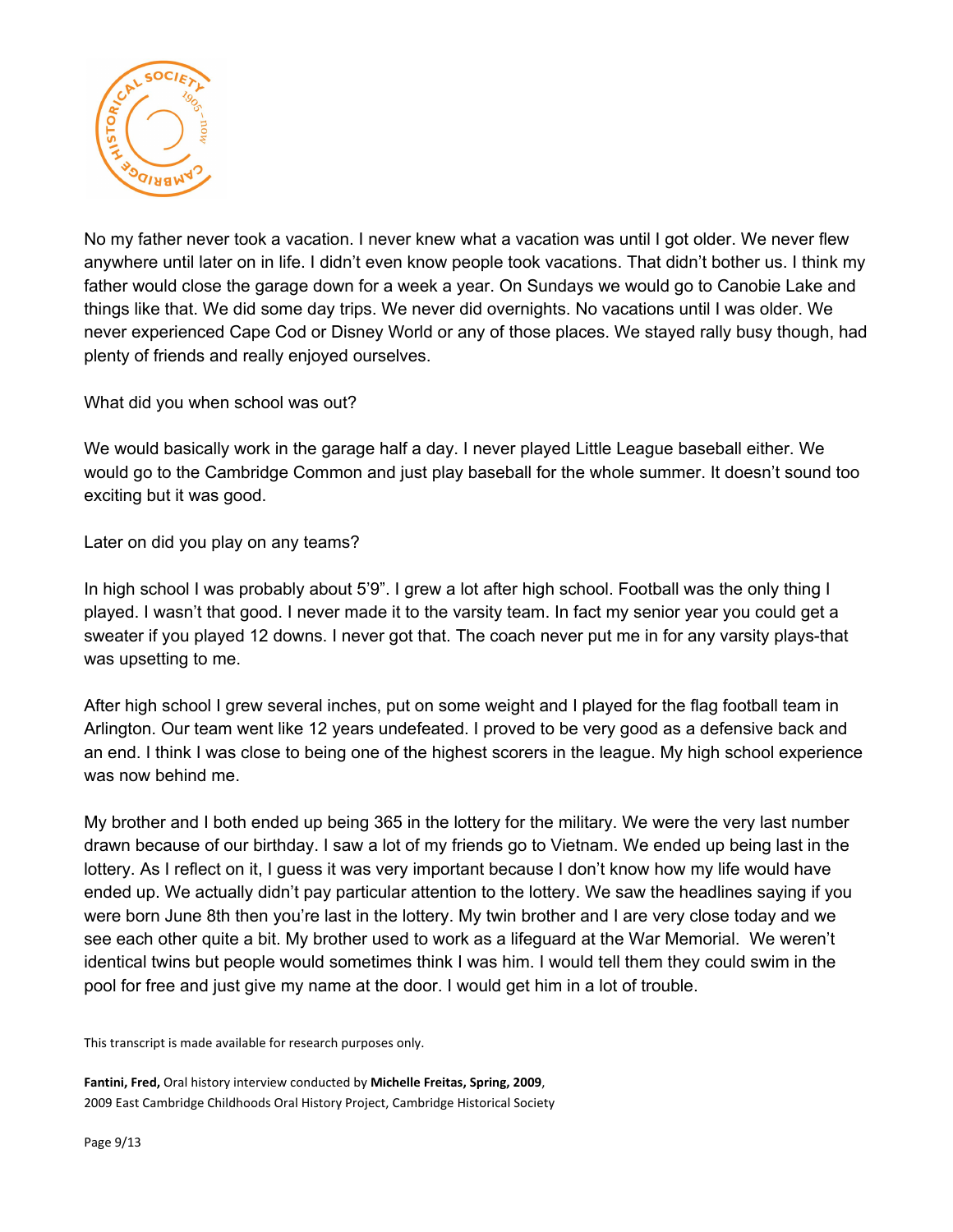

Does he still live in Cambridge?

He lives in Bedford.

Do you remember any of the stores in your neighborhood?

Lima's was on the corner. They also owned the theatre in Inman Square. That was good. There was a store on Roberts Rd as well but I don't remember the name of it. It was there for a long time. When we went to St Hedwig's, there was an apple pie store. They would sell these small pies for 30 cents. Sometimes we would walk back and stop at the pie place. I forget the name of it though. I haven't reflected on my youth in a long time.

Did you ever go into the other neighborhoods like Harvard Sq or Central Sq?

I mostly stayed in Inman Sq. In high school we would hang out in Harvard Sq. In those days there weren't commercial establishments. It was all these small mama and papa stores. I think it was really great in those days. I remember Brigham's and Bailey's. Sometimes we would bike up to Fresh Pond to Friendly's serving the "Awful Waffle". It was amazing. You could take the frappe glass, turn it upside down and nothing would come out. There were no gears on the bike. So my brother would be on the handlebars and we would bike up there. It was a good 45-minute ride.

You said you went to St Hedwig's and your mother was part of the choir.

Yes she was. She had a good voice. She was involved. That was important to her. My grandfather and grandmother were involved as well.

Your father didn't mind going to a Polish church?

My dad didn't really go to church that much. My mother made him go during Christmas and Easter. He really wasn't a churchgoer.

Having lived in Cambridge your whole life, how has the neighborhood changed?

This transcript is made available for research purposes only.

**Fantini, Fred,** Oral history interview conducted by **Michelle Freitas, Spring, 2009**, 2009 East Cambridge Childhoods Oral History Project, Cambridge Historical Society

Page 10/13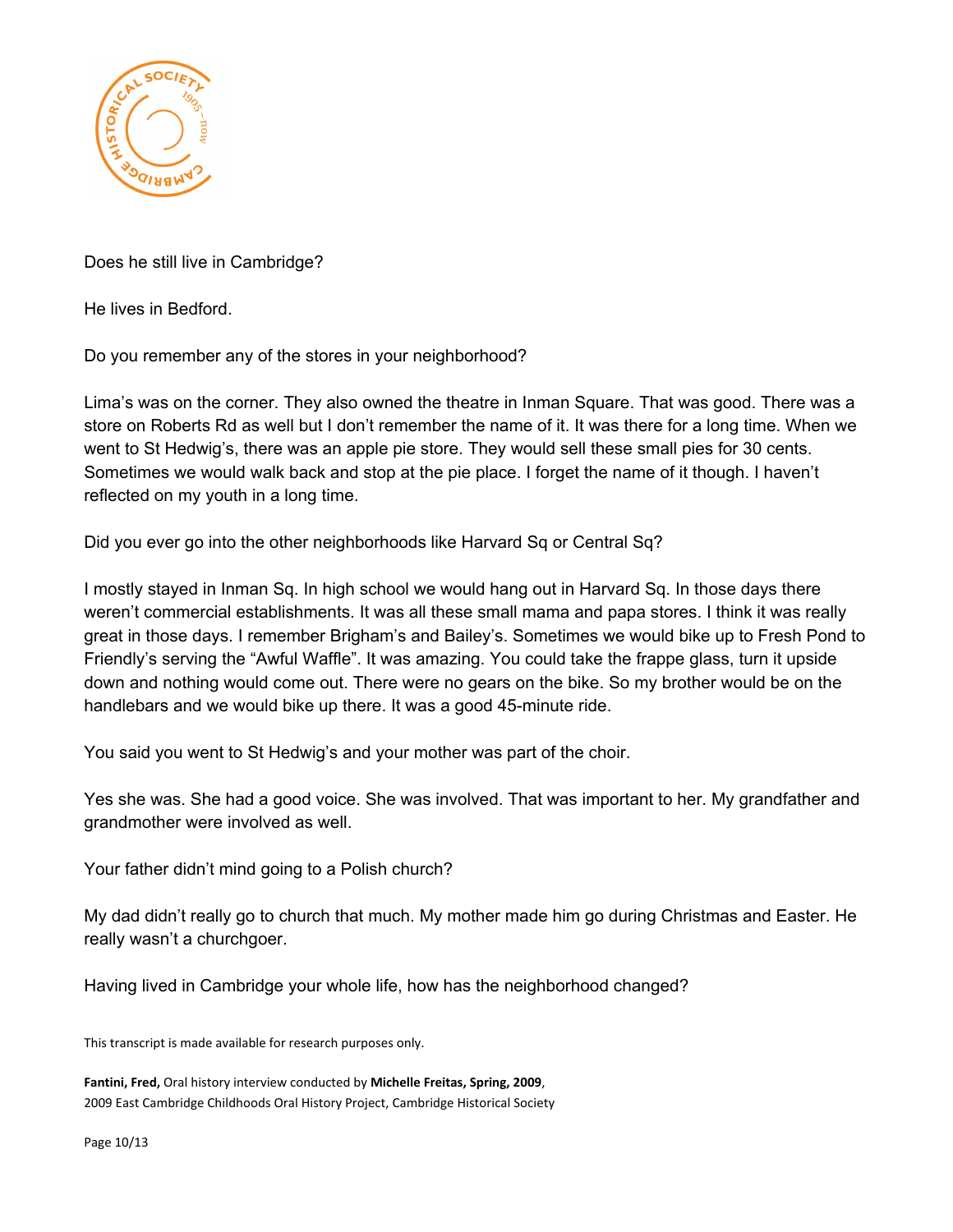

The city changes and in East Cambridge it became more diverse with Portuguese and Brazilian. It's a lot more diverse than when I grew up. I think Cambridge has changed in a positive way. I see our school population changing. Our kindergarten enrollment this year and last year increased with more kids on paid lunch rather than free and reduced lunch. Housing prices are causing a change. I see that happening. East Cambridge is more diverse than any other part of the city. East Cambridge is a place to experience a lot of diversity. I go to Atasca, Portuguese restaurant, and MidWest, a Brazilian restaurant. I know those people really well. You get that flavor of diversity, which I really like. I think even Brattle St has changed. There used to be a lot of Harvard professors that lived there but they left and now a lot of business people are coming into those neighborhoods. It's not a faculty place like it used to be. It's changed a lot. The neighborhoods are coming back with more kids. More families seem to be moving back.

What was your first paid job?

I worked for my dad but I don't know if he paid us. We had an allowance. You reminded me we used to go bowling at the Bowlhaven. It was one street away from Mass Ave in Central Sq. Across the street from there was Woolworth's. We would do a lot of bowling there and then we would go to Woolworth's. They had these big balloons and you would pick one and it would determine how much a banana split would cost. That was always a good time. We would help my dad out in the garage and we would get an allowance. I had a paper route. I did that for a number of years. I used to work at Lechmere Sales. I was in charge of all the carriages. I worked all the time doing one thing or another. My favorite job was when I worked at the Boston Garden on the "bull gang" for like 10 years. I worked with all Charlestown guys and I was the only one from Cambridge. We would switch from the basketball game to the hockey game. I really loved doing that. We worked at night and got to see all the sporting events.

When you went to the Longfellow school, it was a neighborhood school, right?

Yes. It wasn't a school by choice. That's the problem with the choice program. You go to a school not in your neighborhood and you come back where you don't really know the kids in your neighborhood. All those blocks surrounding the Longfellow school, we had a rich neighborhood. You didn't experience the diversity but you knew everybody in that whole area.

This transcript is made available for research purposes only.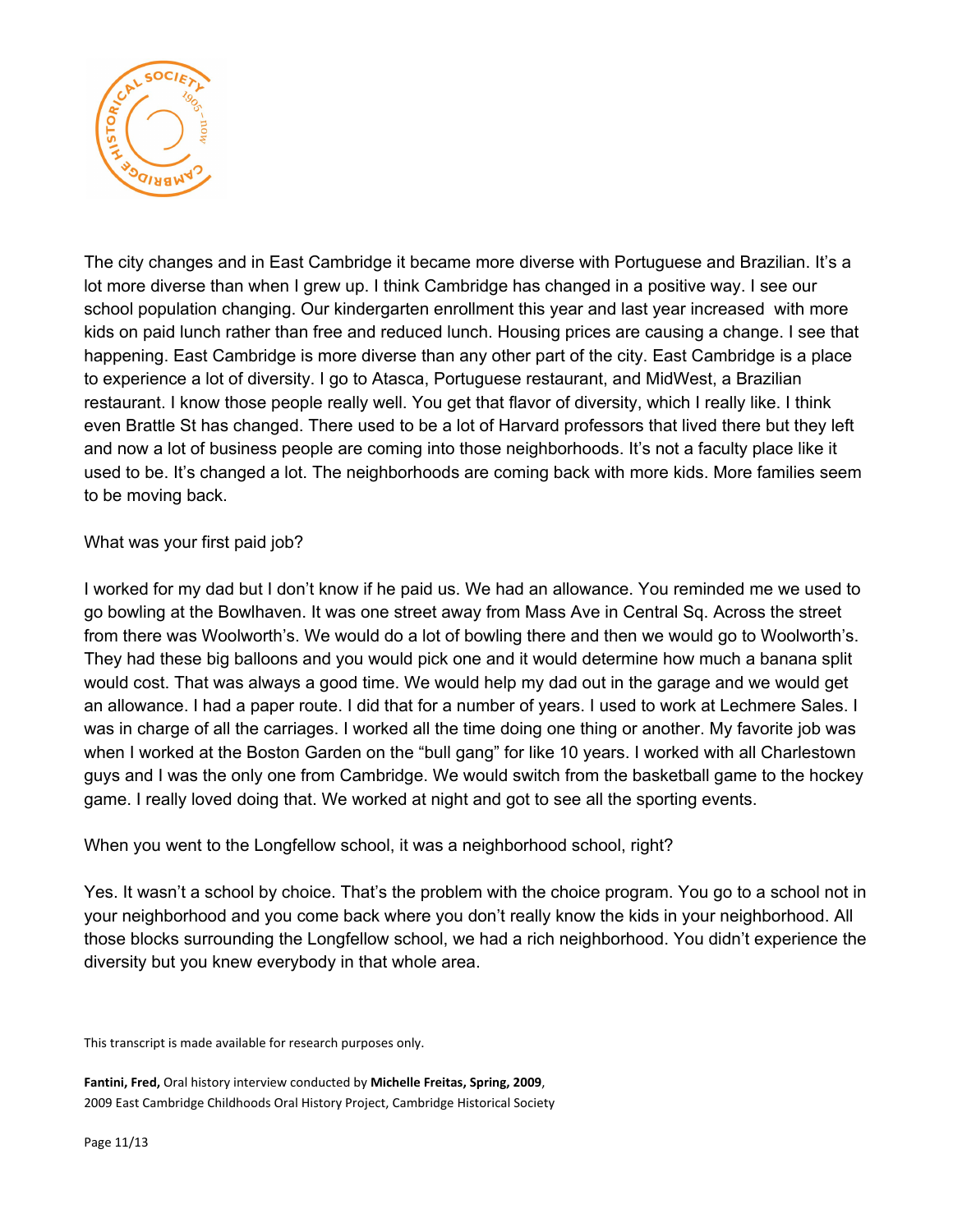

How was it going from a small neighborhood school to Cambridge High and Latin?

I think I was scared to death when I was a freshman. I was grateful I had a twin brother. My twin brother was really a tough kid. He was a lot tougher than I was. He didn't take any crap from anybody. Being his twin brother proved to be an asset to me. I remember my first day as a freshman I was frightened. It worked out fine. Once you get involved in a sport like we did, then it worked out. When I went there, we had Rindge Tech across the street. That's how it was in those days until we combined the two programs. Rindge was across the street and library was in the middle. High school worked out okay.

Do you think the level of crime has changed?

I think it has peaks and valleys. I think Cambridge is pretty mild which is good, not like Boston. I didn't pay much attention to the crime in those days. I almost got arrested one time. We used to hop on the back of cars and hold on to the bumpers when there was snow. We would ride cars for blocks. I remember my friend Stevie hopped on the back and the lady stopped short. He went right underneath the car and came up the other side. He didn't get run over. That was unbelievable. The police caught me once and they drove me around the block a couple of times while I was crying my eyes out. They finally let me go. I got the message. In those days that's how they handled stuff.

Do you remember at school any celebrations or school projects or class field trips that you did?

I don't think we had many field trips. Not like today. Today kids can go to Europe and do so much more. No not really. We had some really good faculty. They were dedicated and they really cared about the kids. I could have done a lot better in high school. I wasn't a great student. They worked real hard with me. I enjoyed that experience. A lot of people I grew up with have stayed in the neighborhood. It's good. We made long-time friends.

You said your father worked on Al Vellucci's campaign. Growing up did you work on any of these things?

My father cared a lot about the Vellucci family. After that my brother George ran for school committee. We would help him a lot. He lost by about 20 votes. It was probably the best thing that happened to him. He went on to be a very successful businessman. Then my brother Donald ran after that and won.

This transcript is made available for research purposes only.